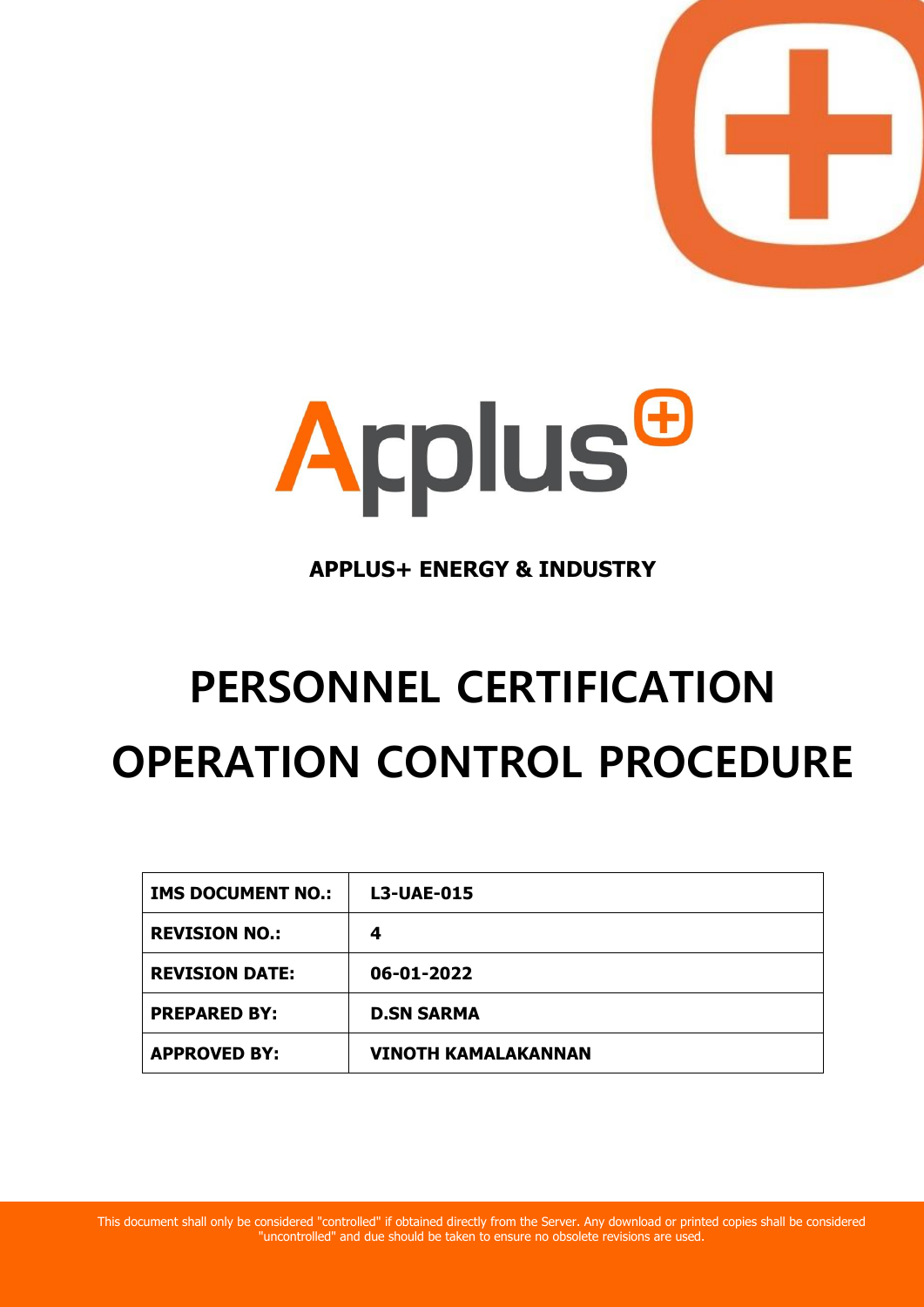

#### **1.0 Context to the Organisation**

#### **1.1. Purpose**

The purpose of this procedure is to help guide Applus Velosi office on how to control operational requirements for Personnel Certification Services in a manner that complies with regulatory and industry standards, general client requirements and also ensures health and safety of its personnel.

#### **1.2. Scope**

The scope of this procedure applies to Applus Velosi office operating the Applus Velosi Integrated Management System (IMS) that provide Personnel Certification Services. This includes review and verification of competency and experience to perform in accordance with relevant certification scheme.

This procedure works on the assumption that the local office performing these services has also implemented and operating the ISO/IEC 17024 supplements that are in place within the IMS.

#### **1.3. Interested Parties**

With relation to the provision of Personnel Certification Services, the needs and expectations of "interested parties" are both assessed at group (through this procedure) and at local office level. As such, "interested parties" include:

- a) Clients
- b) Owners of the equipment which the personnel are operating
- c) Individuals using or in the surrounding area of the equipment or user of the services.
- d) Applus Velosi (including its examiners)
- e) Appropriate legislative/regulatory bodies (reporting incidents, highlighting imminent dangers etc.)

The needs and expectations of the interested parties are detailed in Interested Parties, Needs & Expectations, and Internal & External Issues Register.

#### **2.0 Definitions**

a) Request of Service (ROS)

A formal request received from a client asking for the local Applus Velosi office to performing certification of Personnel. These can be received in a variety of formats including call offs, assignments, requests for certification.

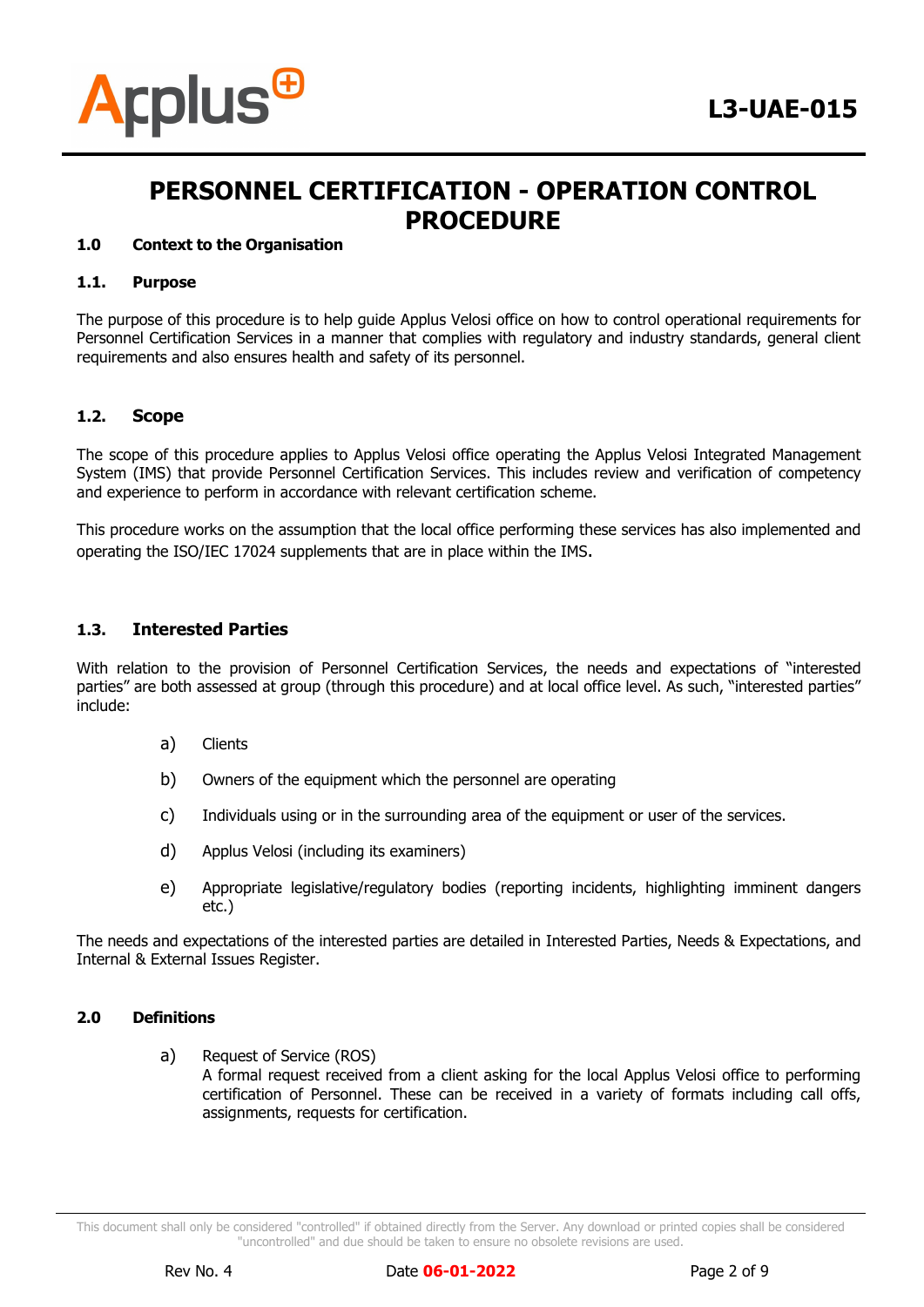

### **3.0 Reference Standards**

- a) ISO 17024:2012 (Conformity assessment General requirements for bodies operating certification of persons)
- b) EIAC-RQ-CB- 006(Accreditation Requirements For Certification Bodies Of Certification Of Persons – Lifting Equipment)
- c) PHSD (Public Health and Safety Department) Scheme Document issued by Dubai Municipality.

## **4.0 Risks and Opportunities**

The Risks and opportunities associated with the Personnel Certification service is detailed in Interested Parties, Needs & Expectations, and Internal & External Issues Register.

#### **5.0 Responsibility**

| # | <b>Function</b>                                                                                                                                                                                                        | <b>Responsibility</b>                                                                                  |  |
|---|------------------------------------------------------------------------------------------------------------------------------------------------------------------------------------------------------------------------|--------------------------------------------------------------------------------------------------------|--|
|   | Policies and procedures relating to the operation of the<br>certification body.                                                                                                                                        | Certification Scheme Manager, Head of<br>Department and QHSE Manager                                   |  |
| 2 | Implementation of the policies and procedures.                                                                                                                                                                         | Certification Scheme Manager and<br><b>Country Manager</b>                                             |  |
| 3 | Finances of the certification body.                                                                                                                                                                                    | Finance Manager and Country Manager                                                                    |  |
| 4 | Resources for certification activities.                                                                                                                                                                                | Finance Manager and Country Manager                                                                    |  |
| 5 | Development and maintenance of the certification<br>schemes.                                                                                                                                                           | Certification Scheme Manager                                                                           |  |
| 6 | Assessment activities.                                                                                                                                                                                                 | Certification Scheme Manager and<br>Examiners                                                          |  |
|   | including the<br>Decisions on certification,<br>granting,<br>recertifying,<br>maintaining,<br>expanding,<br>reducing,<br>suspending or withdrawing of the certification.                                               | Certification Scheme Manager and<br><b>Examiners</b>                                                   |  |
|   | Decisions on certification, including the<br>granting,<br>recertifying,<br>expanding,<br>maintaining,<br>reducing,<br>suspending or withdrawing of the certification in the<br>absence of Certification Scheme Manager | An Examiner not involved in the training<br>and examination for the particular batch<br>of candidates. |  |
| 8 | Contractual arrangements.                                                                                                                                                                                              | Finance Manager, Certification Scheme<br>Manager and Country Manager                                   |  |

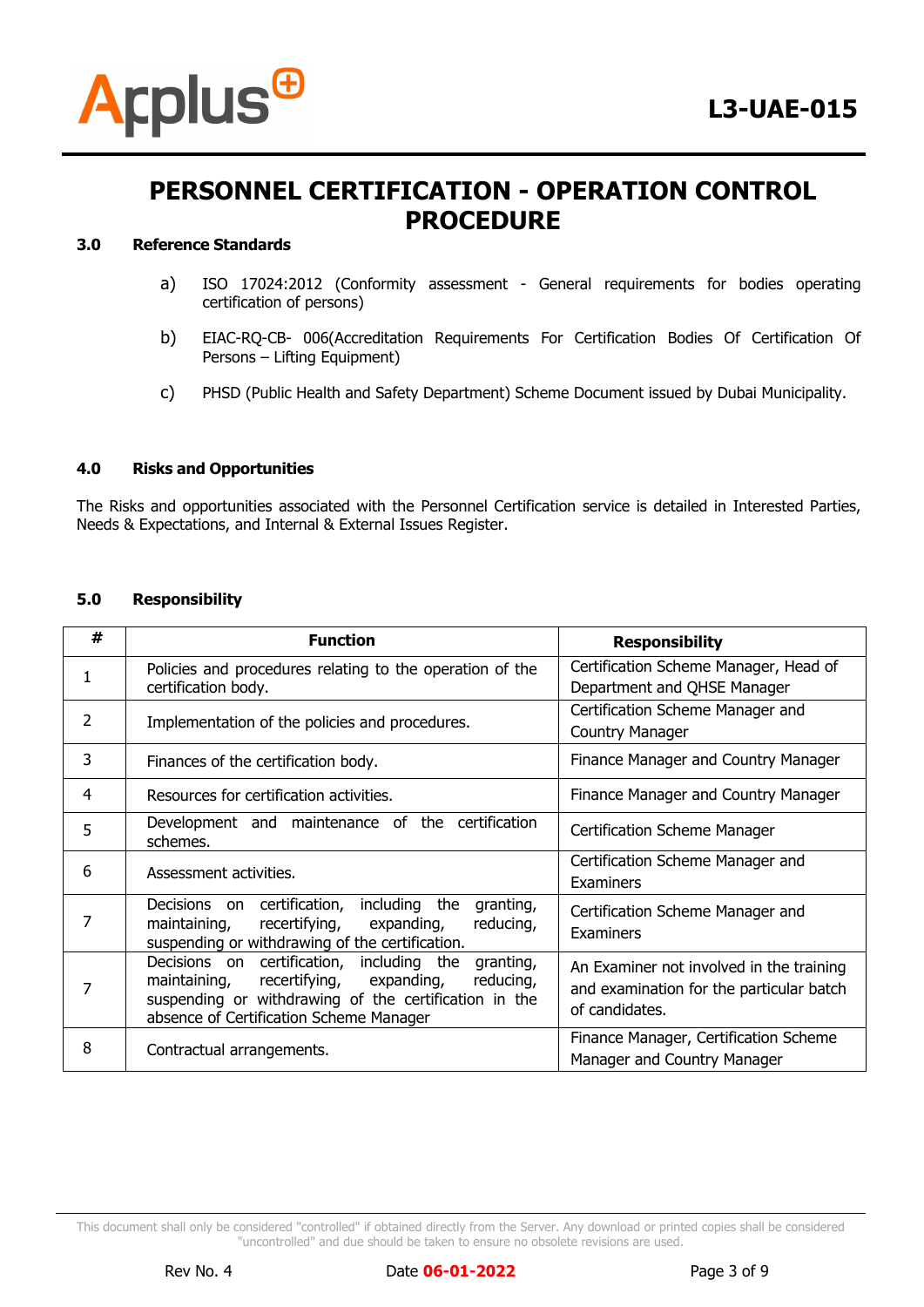

#### **6.0 Operational Control Procedure**

## **6.1. Operational Structure for Personnel Certification Services**

Below is the typical country level structure for Personnel Certification Services:



Country level Non Operational Staff

## **6.2. Coordination of Personnel Certification**

#### **6.2.1. Receipt of Enquiry**

Upon receipt of an enquiry from a (potential) client, the appropriate Certifications Coordinator shall review the request to identify:

- a) That the activities required fall within the company's abilities and competencies.
- b) That there are available examiners and what additional requirements are needed (e.g. hotel, travel etc.).
- c) That there are no conflicts of interest or threats to impartiality or independence.
- d) The necessary information is available in order to arrange an examination. This includes the scope of certification and the number of candidates to be certified.
- e) Each applicant will be assigned a unique job ref # number which will reflected in all the process and applicable documents such as examination papers, certification decision note, certificates for traceability.

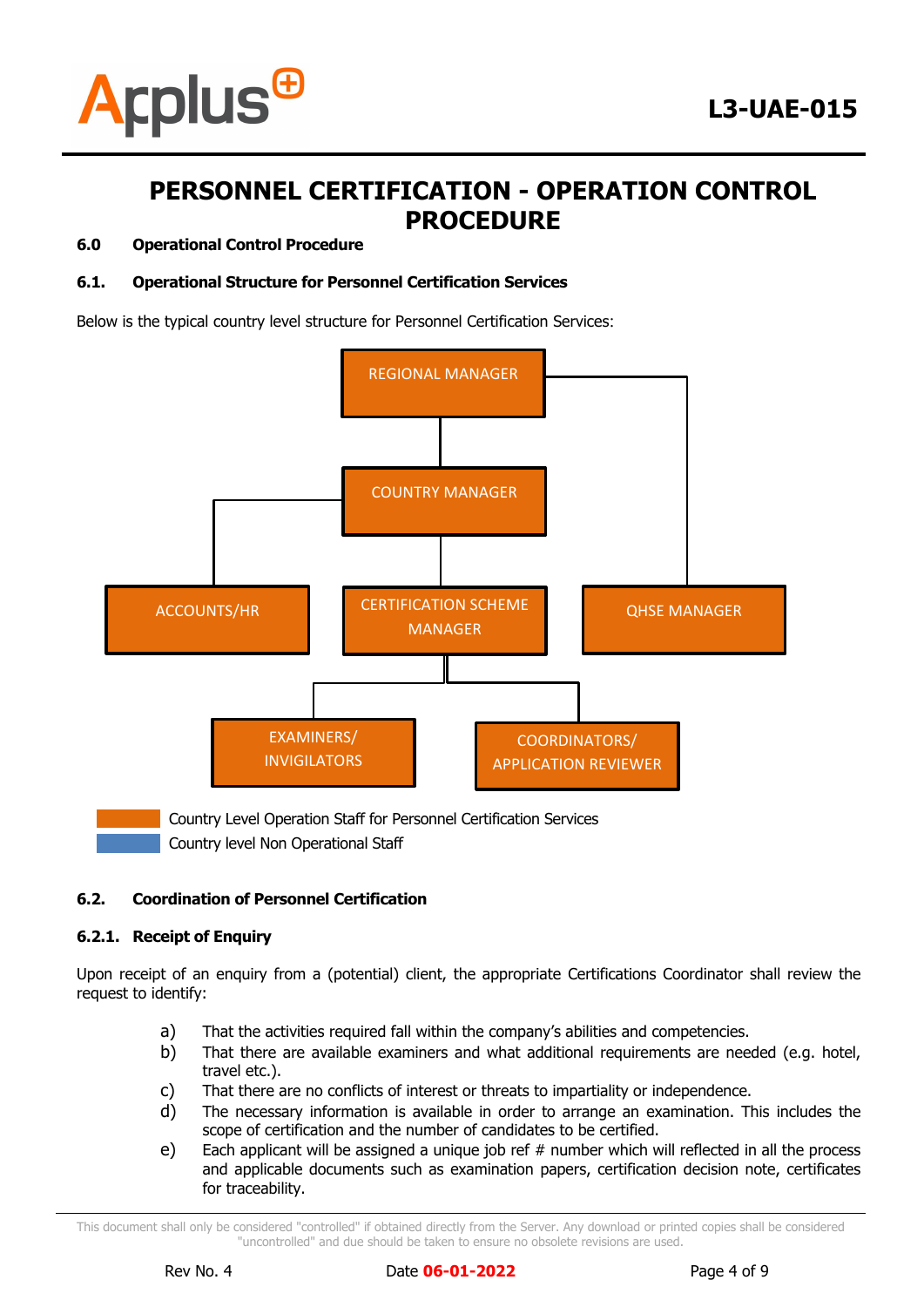

Note: Relevant examiners shall be selected based on the requirements.

Based on the information received, a quotation shall be prepared by the Certifications Coordinator and/or HOD which shall be submitted to the client.

#### **6.2.2. Issuing an Assignment**

Upon approval of a quotation, the Certifications Coordinator shall make the necessary arrangements for the attendance of the Examiner including contacting necessary persons to ensure access to equipment and collating the certification documentation pack.

Within the documentation pack necessary documentation the Certifications Coordinator collate all necessary information needed for the examiner to perform activities efficiently. These shall include:

- a) Assessment Instructions according to the scope and service.
- b) Copy of the client notification including list of applicants.
- c) Copy of the previous certificates (if available)

The Certifications Coordinator shall ensure any client specifications and documentation are retained in an "as received" condition as defined in the Control of Documented Information procedure (L2-PRC-001).

All documentation and information provided by the client shall be stored securely to prevent data loss/leakage or deterioration. If the local Applus Velosi office is required by legislative, regulatory or contractual requirements to place any information in the public domain, the Head of Department shall ensure the client is informed of this and what information shall be communicated.

The Head of Department shall ensure that information about the client obtained from sources other than the client (e.g. complainant, regulators) shall be treated as confidential.

Once the visit has been confirmed with all relevant parties, the collated documentation pack shall be issued to the Examiner who shall proceed with the examination and certification activity.

#### **6.2.3. Receipt and Issue of Certification Report**

Upon completion of the certification activities, the examiner shall raise the Certification Decision Note (L5-UAE-073) using the information recorded within the relevant Personnel Certification forms used such as Practical Assessment sheets (L5-UAE-071a, b….) and the Theory Assessment sheets (L5-UAE-072a, b….). In particular, details of any noted observations or rejections shall be included.

The examiner shall ensure that all pertinent information and findings are detailed within the certification decision note.

Any notes taken or stored within notebooks or similar shall be securely destroyed upon completion of the certificate and it's issuance to the Certifications Coordinator.



This document shall only be considered "controlled" if obtained directly from the Server. Any download or printed copies shall be considered "uncontrolled" and due should be taken to ensure no obsolete revisions are used.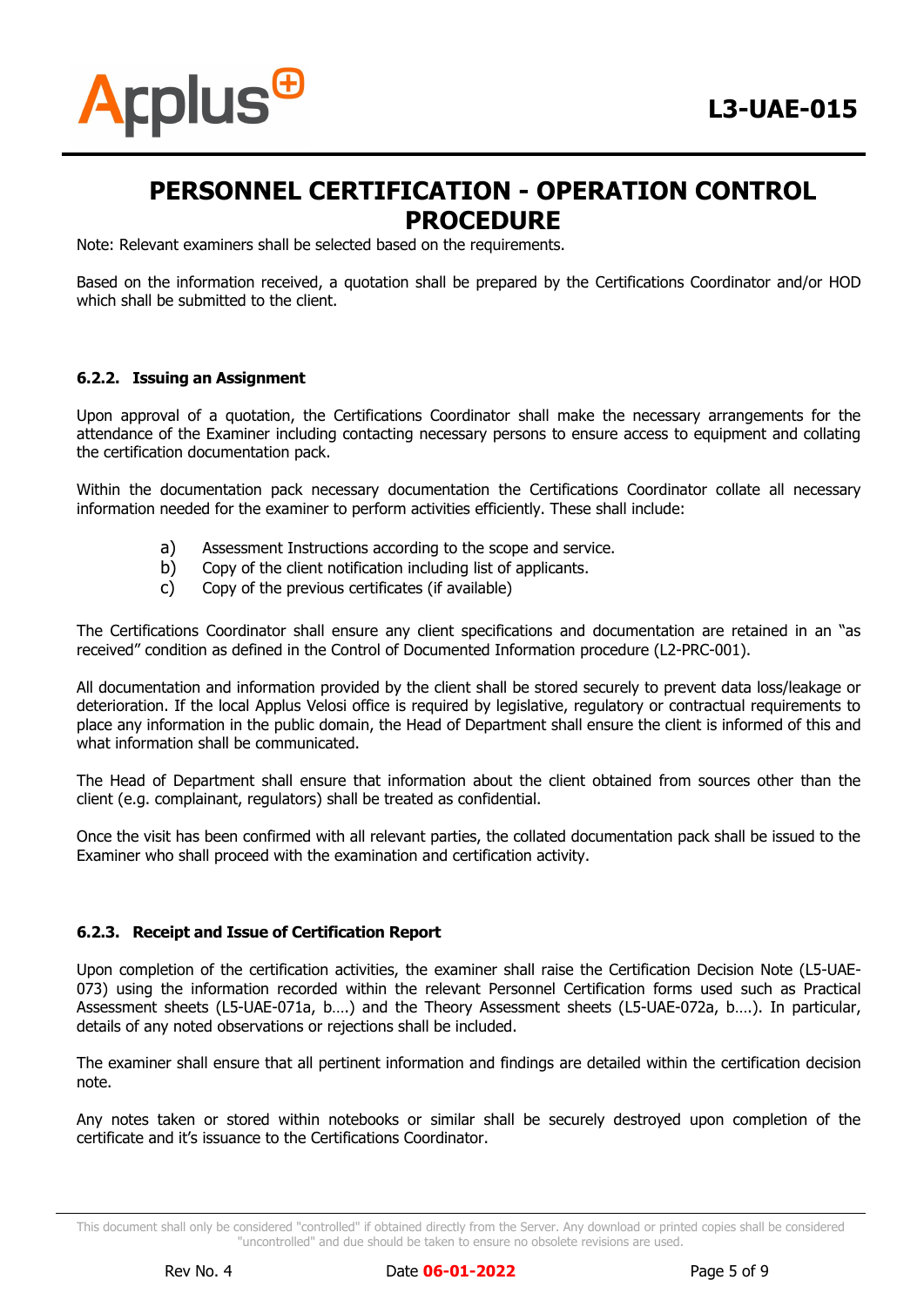

All certificates shall be reviewed by the Certifications Coordinator prior to submission to the client to ensure all necessary information is included. Any anomalies shall be raised with the examiner concerned and/or the Head of Department.

Upon satisfactory review, the Certifications Coordinator shall issue the certification to the relevant personnel at the client.

## **6.2.4. Closure of the Assignment**

Upon satisfactory completion of required activities, the assignment may be considered closed and the work duly invoiced by the personnel certification department.

#### **6.3. Examiner Selection**

The Certifications Coordinator shall select an Examiner based on the requirements of each enquiry. The selection criteria shall take into consideration the following conditions on a hierarchal basis:

a) Examiner Competence/Approvals:

The Coordinator shall select an examiner based on their experience and knowledge. At no time will an examiner perform certification of schemes to which they are not approved/deemed competent.

- b) Examiner Availability: The examiners available to perform certification activities in line with client requested dates/availability and/or the expiration date of the periodicity of examination (if applicable).
- c) Location of the Examiner: How close the examiner is to the location of the certification – i.e. closer the examiner, lesser the cost.

Upon selection of an examiner the Examiner Field Audit Schedule (L5-FMT-193a) shall be checked by the Certifications Coordinator to verify the selected examiner has been subject to satisfactory field assessment in the discipline of Personnel Certification within a period of no more than 3 years.

The Head of Department shall ensure that only Examiners recruited in accordance to Recruitment and Personnel procedure (L2-PRC-008) and the ISO/IEC 17024 supplement (L2-PRC-008b – if applicable).

If an Examiner has not carried out certification activities within the defined scope for a period of 12 months or longer, the Head of Department shall be notified and will ensure that the suitability of the Examiner is reassessed in accordance to L2-PRC-008b and Internal Audit & Management Review supplement (L2-PRC-003b).

The Head of Department shall ensure that Examiner Audits/Field Assessments are carried out on an at least 3 yearly program (as a minimum) for each Examiner as outlined in L2-PRC-003b. If an Examiner is approved for other services outside of Personnel Certification, then the audit program for that service shall be maintained as separate – i.e. field audits shall not be combined and the field assessment of examiners for Lifting Equipment Certification Services remains on an at least 3-yearly cycle.



This document shall only be considered "controlled" if obtained directly from the Server. Any download or printed copies shall be considered "uncontrolled" and due should be taken to ensure no obsolete revisions are used.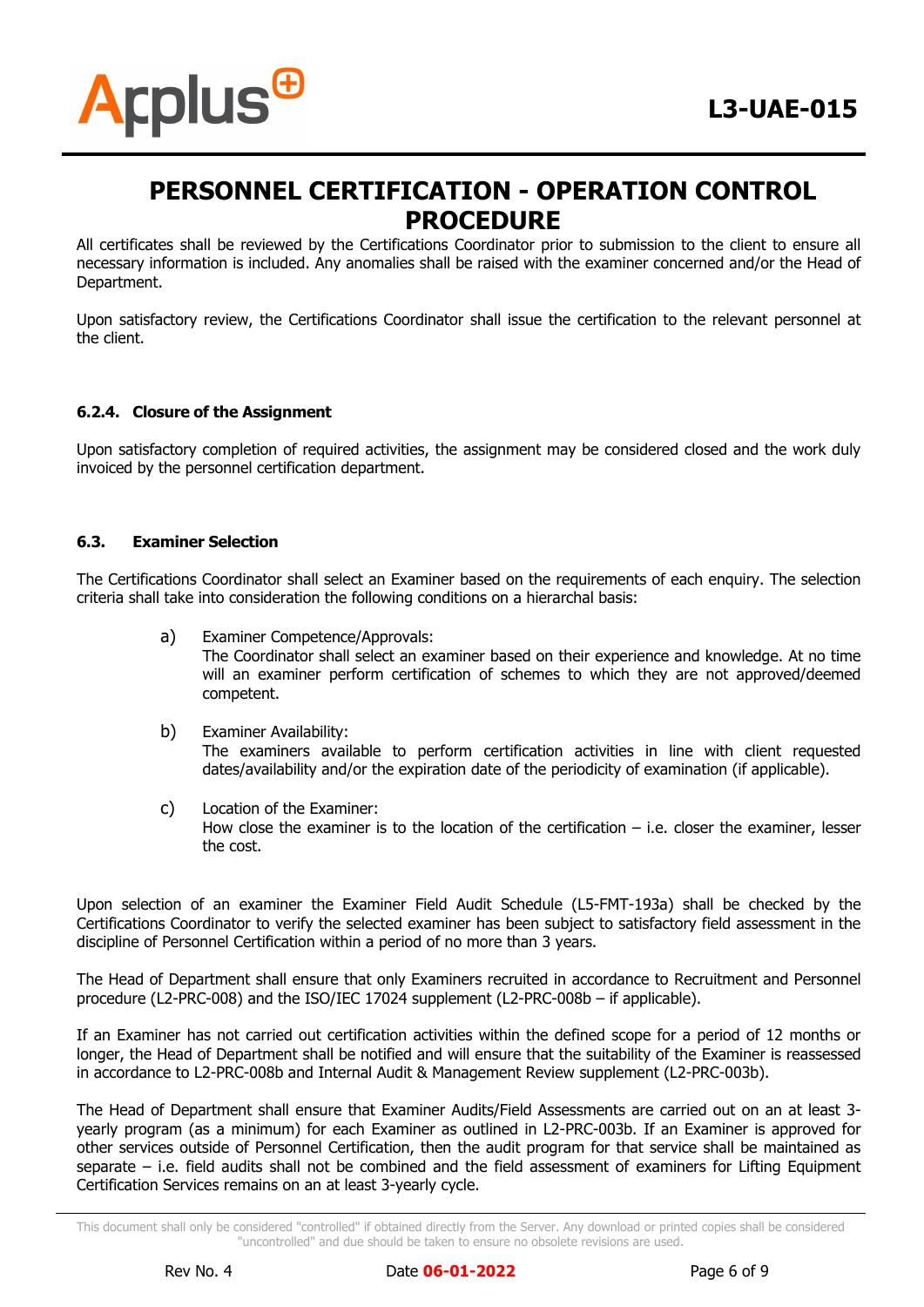



Note: A cross-departmental schedule with more than one program may be maintained if this assists the local office with arranging audit/assessment activities.

Examiner audits/field assessments shall be carried out by the Head of Department and/or Certification Scheme Manager within the local office. If necessary, to assist with operations personnel of a similar position and competence within another office may be used.

#### **7.0 Certification Process**

**Arplus<sup>@</sup>** 

#### **7.1. Certification of Applicant:**

#### **7.1.1. Documents Review**

Upon receipt of the purchase order, the coordinator shall request the client to submit the completed Registration form (L5-ARE-054). Upon receipt of the filled registration form, the Application reviewer shall review the Registration Form (L5-ARE-054) and shall ensure all required information is provided by the applicant/ client as detailed in the Registration form (L5-ARE-054).

#### **7.1.2. Pre-Certification Checks**

Prior to commencement of certification activities, the examiner shall ensure they have all the necessary information from the coordinator in order to complete their assignment in an appropriate manner. This shall include details of the location of certification, point of contact and all pertinent information relating to the candidate.

The Examiner shall review the relevant information on training and equipment certification (if applicable) on site.

#### **7.1.3. Certification Activities**

The examiner shall follow Procedure for Examination and Assessment Instructions (L3-UAE-014) for Personnel Certification (L3-UAE-015) including any other requirements detailed in the respective Certification Schemes to assess the overall performance of the applicant and ensure the details of assessment are recorded in the Practical Assessment sheets (L5-UAE-071a, b….) and the Theory Assessment sheets (L5-UAE-072a, b….).

#### **8.0 Minimum Competence Requirements**

The competence requirements for the personnel involved in the certification process shall be detailed in the Competency Matrix Document (L6-UAE-005)

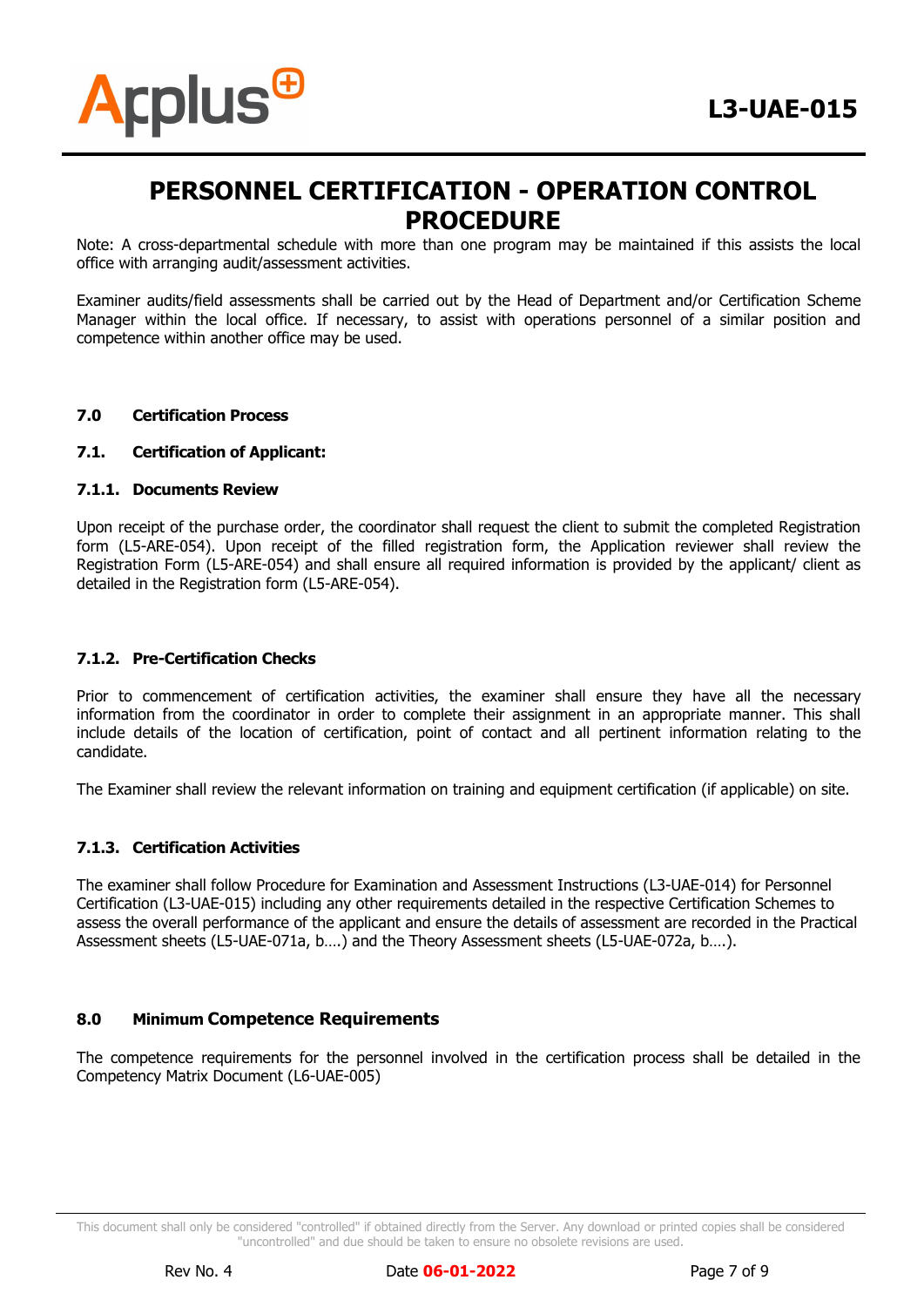

#### **9.0 Working Safely**

To ensure safe working, the Examiner shall be supplied with copies of the general Job Safety Analysis (L5-FMT-061) and General Risk Assessment if deemed necessary.

If deemed a necessary operational requirement or if contractually obliged, the Examiner may be required to complete a worksite site assessment to ensure safety at the location of the certification.

The generic Method Statement and Job Safety Analysis (JSA) documents for shall be reviewed at least annually by the Subject Matter Expert of the Technical Response Group. This shall be distributed to each local office for review. If necessary, the local office may need to amend or create a new Method Statement or JSA based on local level hazards and risks.

Any incidents, near misses or unsafe work practices must be reported to both the site representative at the client and also the Certifications Coordinator without undue delay. This will be addressed in the manner outlined in Incident Response & Reporting procedure (L3-SP-010).

#### **10.0 Operational Management**

#### **10.1. Manning and Resource Levels**

The Head of Department shall ensure suitable manning levels are regularly reviewed and maintained in line with current and anticipated workloads.

Manning levels for new work shall be assessed at both tendering stage and contract review following award in line with Tender and Contract review procedures (L2-PRC-007 & 007b).

#### **10.2. Invoicing**

Sales invoices shall be raised by the Certifications Coordinator or accounts department following completion of an assignment. Where an assignment is on-going an invoice shall be raised at the end of each calendar month for the previous months work, or as otherwise agreed within the client contract.

Purchase invoices shall be received in either hard or soft copy and shall be approved by the Certifications Coordinator and Head of Department.

#### **10.3. Additional Requirements**

Client review or technical meetings shall be scheduled by the Head of Department, Head of Department and Certifications Coordinator or as required or as contractually agreed.